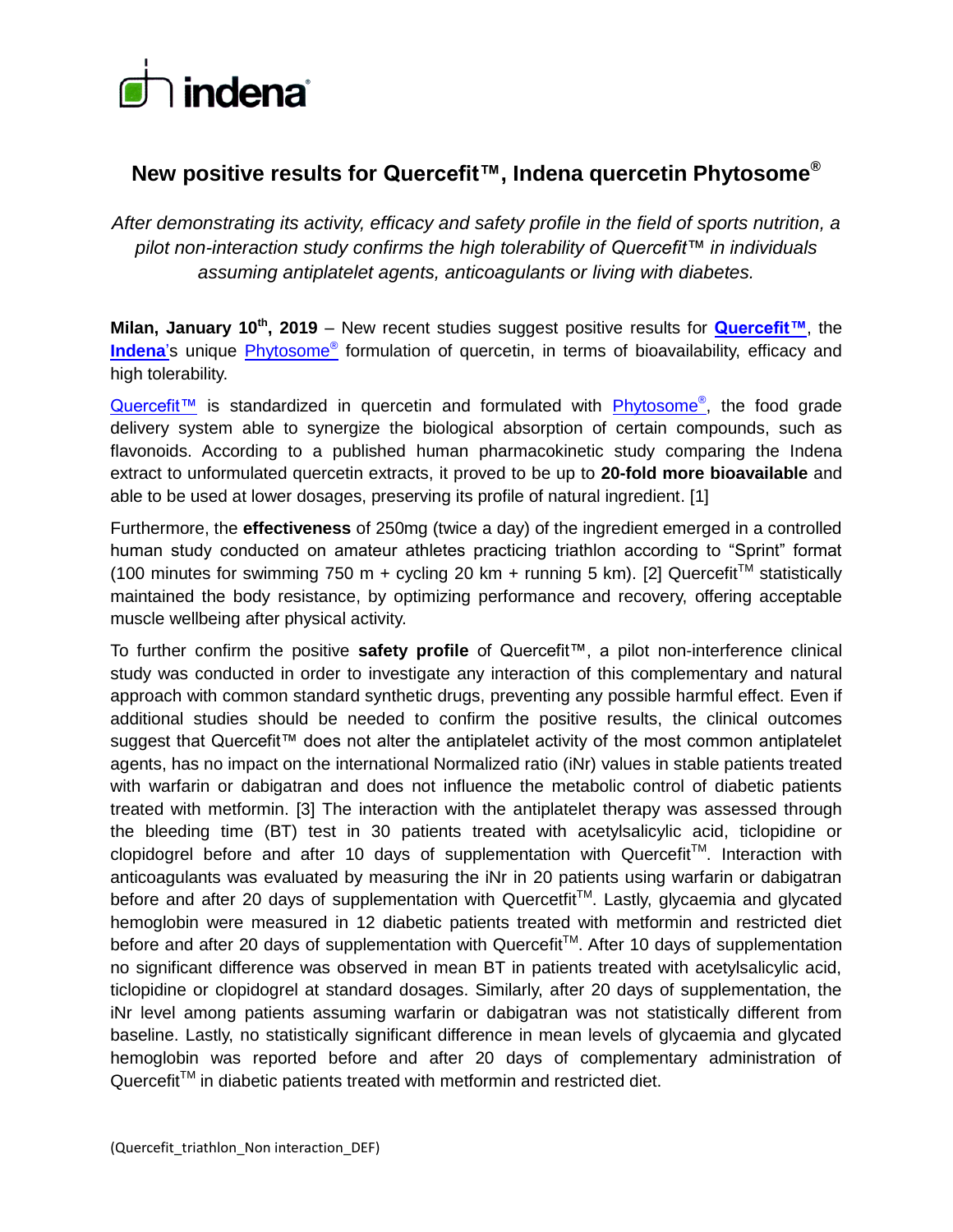

*"Flavonoids, especially quercetin, are very important biological molecules with proven multiple activities, that potentially may be used to treat several human health conditions. However, the use of Quercetin (QC) has been limited by its low bioavailability until today.* – commented **Antonella Riva, Product Research Manager Indena** – *Our daily commitment in finding innovative solutions took us again beyond the poor availability of a precious substance. This effort led us not only to formulate a quercetin extract with the highest profile of bioavailability as Quercefit™, but also to prove scientifically and clinically its activity, efficacy and safety profile, as confirmed by this last study".*

"*Once again* - **added Cosimo Palumbo, Indena Marketing Director** - *Indena's Phytosome® delivery system has been successfully applied to one of the best-known and important flavonoids, quercetin. Exploiting its benefits in the sports nutrition category, the safety profile of a Phytosome® formulation is once more proven, taking a step forward adding specific evidence in cases of concomitant use of certain medications. Indena confirms to be a reliable partner to count on, a quality-driven producer of outstanding extracts, that are the benchmark in the market".*

[Quercefit™](http://www.indena.com/pdf/quercefit_ss_int.pdf) is available as a fine powder, it presents good technological properties, it is easy to formulate as stand-alone, in combination with multi-component formulations and versatile in terms of formulative options.

###

# **REFERENCES**

[1] Riva A. et al. Improved Oral Absorption of Quercetin from Quercetin Phytosome<sup>®</sup>, a New Delivery System Based on Food Grade Lecithin. Eur J Drug Metab Pharmacokinet. 2018 Oct 16. doi: 10.1007/s13318-018-0517-3.

[2] Riva A. et al. Quercetin phytosome® in triathlon athletes: a pilot registry study Minerva Medica 2018 august;109(4):285-9.

[3] Riva A et al, Interaction study between antiplatelet agents, anticoagulants, diabetic therapy and a novel delivery form of quercetin. Minerva Cardioangiol. 2018 Sep 13. doi: 10.23736/S0026-4725.18.04795-3.

#### **Indena**

[Indena](http://www.indena.com/) is the leading company dedicated to the identification, development and production of high quality active principles derived from plants, for use in the pharmaceutical, health food and personal care industries. Backed up by almost a century of botanical experience, the company holds more than 120 primary patents, has published more than 700 scientific studies and co-operates with the world's most prestigious universities and private research institutions. Indena employs about 800 staff, investing around 10% of its annual turnover in research, making this activity the key to its success. Headquartered in Milan, Indena has 5 production sites and 5 international branches throughout the world and manages sales in more than 80 countries. The Company's experts communicate and interact constantly with the major international regulatory authorities such as WHO, EMA, FDA and ESCOP, and cooperate on the update of all the main pharmacopoeias.

Today, Indena supplies also capacity and expertise for custom manufacturing services and related key technologies. In particular, the company expands its offering with a new kilolab to handle semisynthetic and total synthetic APIs that require high containment (OEL of 20 ng/ m<sup>3</sup>).